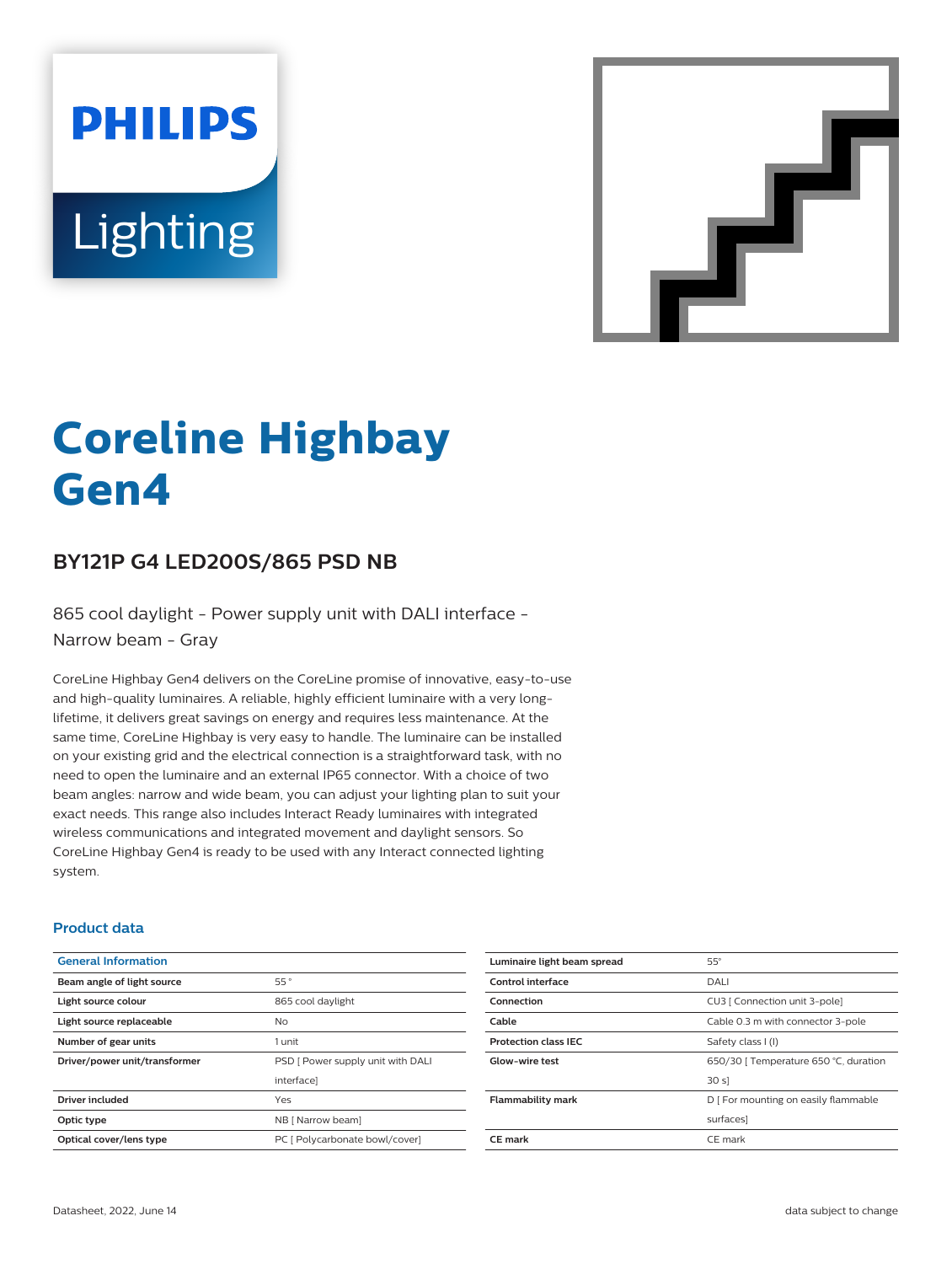# **Coreline Highbay Gen4**

| <b>ENEC mark</b>                        | <b>ENEC</b> mark                        |
|-----------------------------------------|-----------------------------------------|
| <b>Warranty period</b>                  | 5 years                                 |
| Constant light output                   | <b>No</b>                               |
| Number of products on MCB (16 A type B) | 13                                      |
| Photobiological risk                    | Photobiological risk group 0 @ 200mm to |
|                                         | EN62471                                 |
| <b>EU RoHS compliant</b>                | Yes                                     |
| Light source engine type                | LED                                     |
| Unified glare rating CEN                | 22                                      |
|                                         |                                         |
| <b>Operating and Electrical</b>         |                                         |
| <b>Input Voltage</b>                    | 220 to 240 V                            |
| Input frequency                         | 50 to 60 Hz                             |
| Initial CLO power consumption           | $-W$                                    |
| Average CLO power consumption           | $-W$                                    |
| Inrush current                          | 53 A                                    |
| Inrush time                             | 0.3 <sub>ms</sub>                       |
| Power factor (min.)                     | 0.95                                    |
|                                         |                                         |
| <b>Controls and Dimming</b>             |                                         |
| <b>Dimmable</b>                         | Yes                                     |
| <b>Mechanical and Housing</b>           |                                         |
| <b>Housing material</b>                 | Aluminum                                |
| <b>Reflector material</b>               |                                         |
| Optic material                          | Polycarbonate                           |
| Optical cover/lens material             | Polycarbonate                           |
| <b>Fixation material</b>                | Aluminium                               |
| Optical cover/lens finish               | Clear                                   |
| <b>Overall height</b>                   | 445 mm                                  |
| <b>Overall diameter</b>                 | 450 mm                                  |
|                                         |                                         |

| Mech. impact protection code                       | IK07 [2 J reinforced]        |  |
|----------------------------------------------------|------------------------------|--|
|                                                    |                              |  |
| <b>Initial Performance (IEC Compliant)</b>         |                              |  |
| Initial luminous flux (system flux)                | 20500 lm                     |  |
| Luminous flux tolerance                            | $+/-10%$                     |  |
| Initial LED luminaire efficacy                     | 140 lm/W                     |  |
| Init. Corr. Colour Temperature                     | 6500K                        |  |
| Init. Colour rendering index                       | >80                          |  |
| Initial chromaticity                               | (0.31, 0.32 SDCM <5          |  |
| Initial input power                                | 146 W                        |  |
| Power consumption tolerance                        | $+/-10%$                     |  |
|                                                    |                              |  |
| <b>Over Time Performance (IEC Compliant)</b>       |                              |  |
| Control gear failure rate at median useful life 5% |                              |  |
| 50,000 h                                           |                              |  |
| Lumen maintenance at median useful life*           | L80                          |  |
| 50,000 h                                           |                              |  |
|                                                    |                              |  |
| <b>Application Conditions</b>                      |                              |  |
| Ambient temperature range                          | $-30$ to $+45$ °C            |  |
| Performance ambient temperature Tq                 | 35 °C                        |  |
| <b>Maximum dimming level</b>                       | 1%                           |  |
| Suitable for random switching                      | Yes                          |  |
|                                                    |                              |  |
| <b>Product Data</b>                                |                              |  |
| Full product code                                  | 871016333700500              |  |
| Order product name                                 | BY121P G4 LED200S/865 PSD NB |  |
| EAN/UPC - product                                  | 8710163337005                |  |
| Order code                                         | 33700500                     |  |

| <b>EAN/UPC - DIOUUCL</b>          | <u>07 IUID 3337UU3</u> |
|-----------------------------------|------------------------|
| Order code                        | 33700500               |
| SAP numerator - quantity per pack |                        |
| Numerator – packs per outer box   |                        |
| <b>SAP material</b>               | 911401575851           |
| SAP net weight (piece)            | 7.700 kg               |

#### **Approval and Application**

**Ingress protection code** IP65 [ Dust penetration-protected, jetproof]



### **Dimensional drawing**





**BY121P G4 LED200S/865 PSD NB**

Datasheet, 2022, June 14 and 2 data subject to change